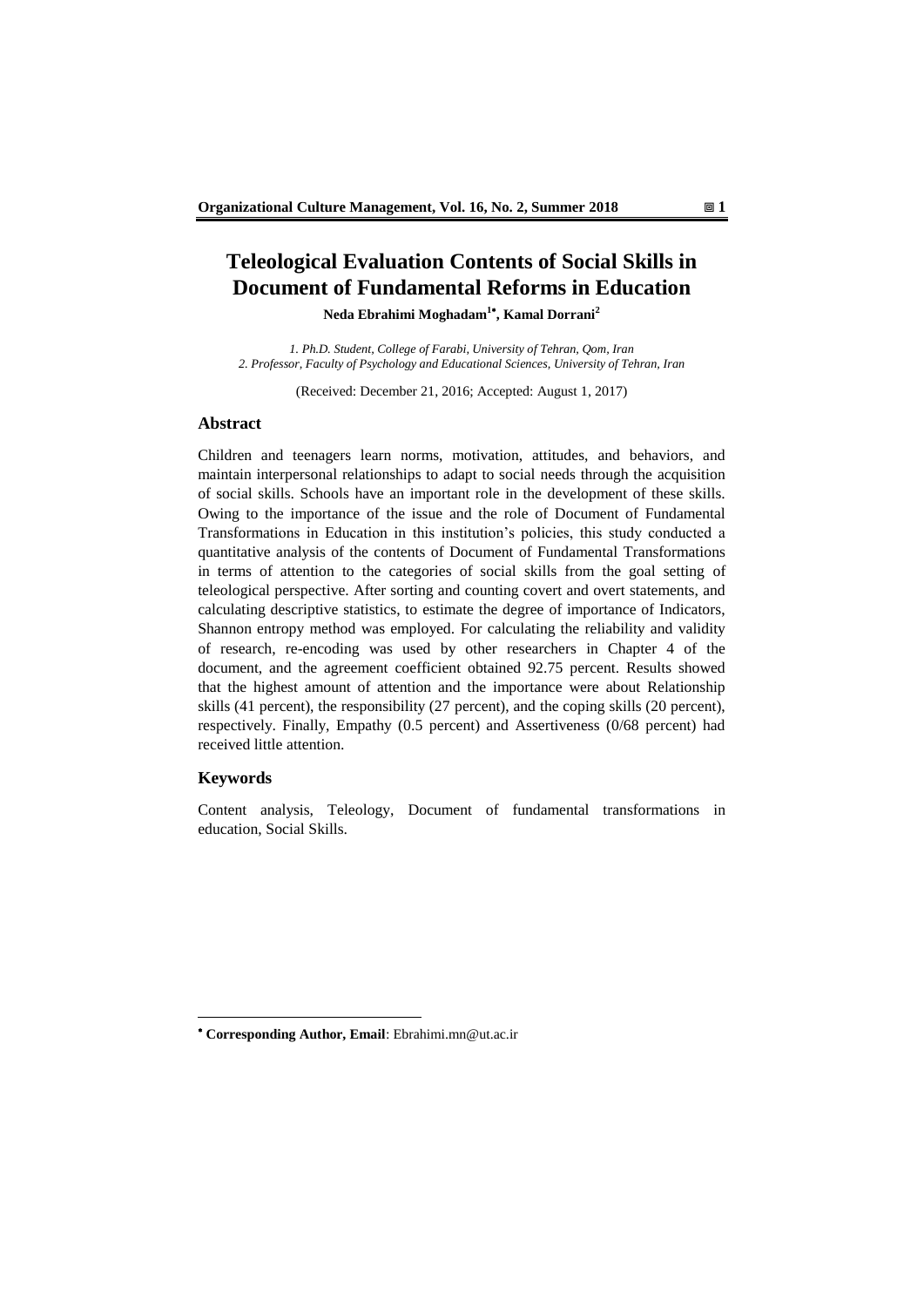# **Identifying and Ranking the Factors Affecting Hypocritical Behavior in State-owned Companies and Providing Solutions Based on Islamic Texts (Case Study: Parsian Gas Refinery Company)**

**Reza Eshgarf<sup>1</sup> , Alinaghi Amiri<sup>2</sup>**

*1. Ph.D. Student, College of Farabi, University of Tehran, Qom, Iran 2. Professor, College of Farabi, University of Tehran, Qom, Iran*

(Received: August 24, 2016; Accepted: May 15, 2017)

### **Abstract**

In this paper, the results of the key factors affecting the hypocritical behavior of the Iranian state-owned companies and solutions based on Islamic texts are presented by the analytic hierarchy process approach. The methodology is descriptive-scrolling and experts were chosen based on judgmental sampling. Based on the findings, experts identified that 14 factors affect the detection of hypocritical behaviors. Based on the Analytical Hierarchy Process, individual factors, in comparison to organizational factors, have a higher impact on detecting hypocritical behaviors in the organization. In addition, "high Machiavellianism" has the greatest impact and "managers` lawbreaking behaviors," along with "Organizational silence" have the least impact on the incidence of such behavior in the organization. Solutions based on Quran verses and hadith and Islamic texts that have been prioritized are: the use of meritocracy-based selection and promotion system of human resources; promoting a culture of criticism and avoiding ceremony and praise based on promoting virtue and preventing vice; using appropriate performance appraisal system based on avoidance of unfair reward and punishment; and anti-praise and the decisive and violent encounter with hypocrisy and flattery..

### **Keywords**

-

Hypocritical behavior, Flattery, Organizational hypocrisy, Ingratiation, Analytical Hierarchy Process (AHP).

**Corresponding Author, Email:** anamiri@ut.ac.ir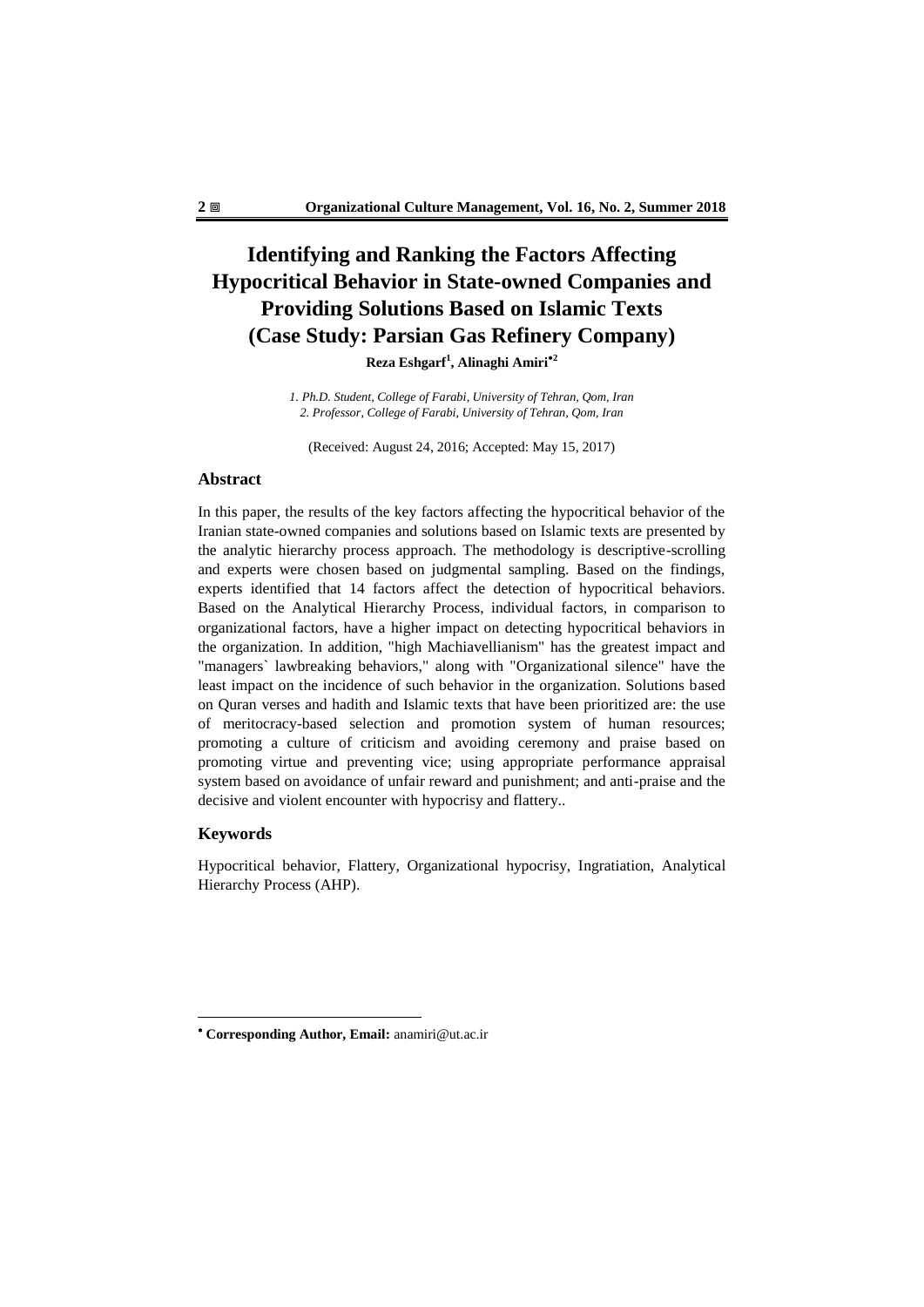## **The Effect of Leader Trust on Employees Voice: Investigating the Moderating Role of Empowering Leader Behaviors**

**Razieh Bagherzadeh Khodashahri<sup>1</sup> , Mohammad Sadegh Hassanzadeh Pasikhani<sup>2</sup> , Mir Hadi Moazen Jamshidi<sup>2</sup>**

*1. MS, Department of Public Administration, Payame Noor University, Rasht, Guilan, Iran 2. Assistant Professor, Department of Public Administration, Payame Noor University, Tehran, Iran*

(Received: March 14, 2016; Accepted: September 18, 2016)

## **Abstract**

Nowadays, many organizations ask their employees to express their ideas and opinions to achieve organizational goals in the ever-changing world. The purpose of this study is to investigate the effects of leader trust on employee voice with the moderating role of empowering leader behaviors in the technical and vocational organization of Guilan. In this applied research, the method was descriptive, and data gathered through the questionnaires and survey. All employees (N=459) considered as statistical population, and 210 persons were chosen as the sample based on simple stratified sampling (Quota) and Cochran formula. The results of the questionnaires analyzed and the hypotheses tested by SMART PLS2 and SPSS 20. Data gathering tools were Trust in supervisor questionnaire of McAllister, Employee Voice of Van Dyne, and LePine and empowering leadership of Arnold et al. Content validity and convergent validity evaluation were conducted. For reliability evaluation, Cronbach's alpha and composite reliability were calculated. Analyzing the questionnaires and testing hypotheses indicated that Leader trust has a significant positive effect on employee voice and only the interacting effect of employee voice and informing went to a negligible level, whereas the interaction effects of employee voice with participative decision making and coaching were significant.

#### **Keywords**

-

Employee voice, Empowering leader behaviors, Leader trust.

**Corresponding Author, Email:** sa\_hassanzadeh@yahoo.com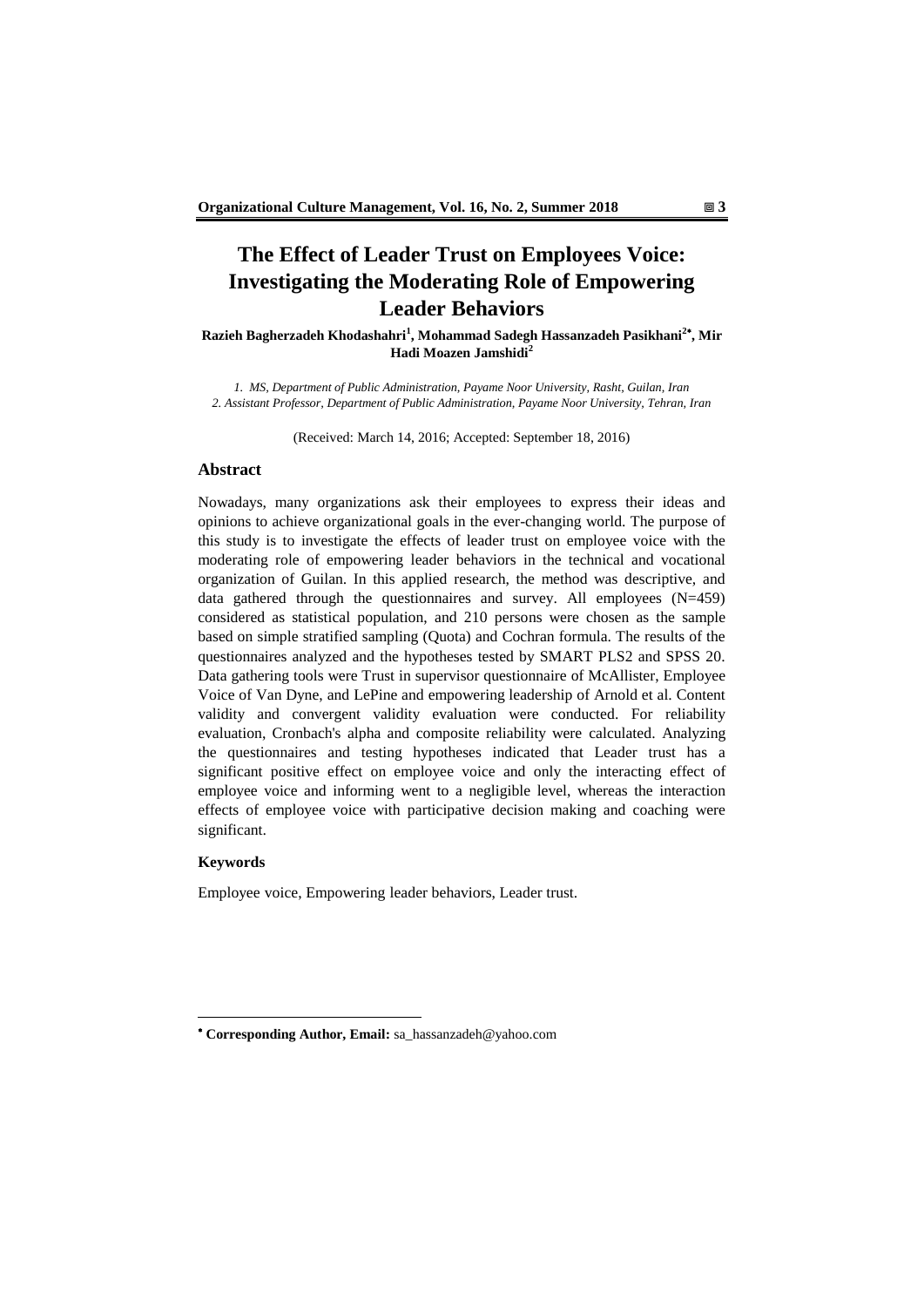## **Designing an Interpretive Structural Model of Toxic Organization's Antecedents**

**Saltaneh Asadzadeh<sup>1</sup> , Mostafa Hadavinejad<sup>2</sup>**

*1. MSc. Faculty of Administrative Sciences and Economy, University of Vali-e-Asr, Rafsanjan, Iran 2. Associate Professor, Faculty of Administrative Sciences and Economy, University of Vali-e-Asr, Rafsanjan, Iran*

(Received: October 1, 2016; Accepted: June 7, 2017)

### **Abstract**

The purpose of this study was designing the interpretive structural model of toxic organization's antecedents. In this regard, having studied literature and identified antecedents of a toxic organization, a half-closed questionnaire embodied antecedents based on the Likert scale was developed and distributed among 26 experts from administrative organizations in Rafsanjan, using concept and snowball sampling. Based on the fuzzy analysis, the questionnaires statements were screened. Then, the other identified antecedents of toxic organization were screened and after categorizing, the measure for ISM was developed and distributed among mentioned experts. Finally, data were analyzed, and interpretative structural model of the studied phenomenon was drawn. The model possessed 12 variables in six different levels: firstly, toxic external environment; secondly, toxic leadership; thirdly, toxic human resource management and toxic processes; fourthly, toxic physical, job, and organizational structures, fifthly, toxic organizational climate and toxic personal perception; and finally, toxic public ethics, toxic interpersonal communication, and toxic organizational behaviors.

## **Keywords**

1

The dark side of organizational behavior, Toxicity, Toxic organization, Antecedents, Interpretive Structural Modeling (ISM).

**Corresponding Author, Email:** hadavi@vru.ac.ir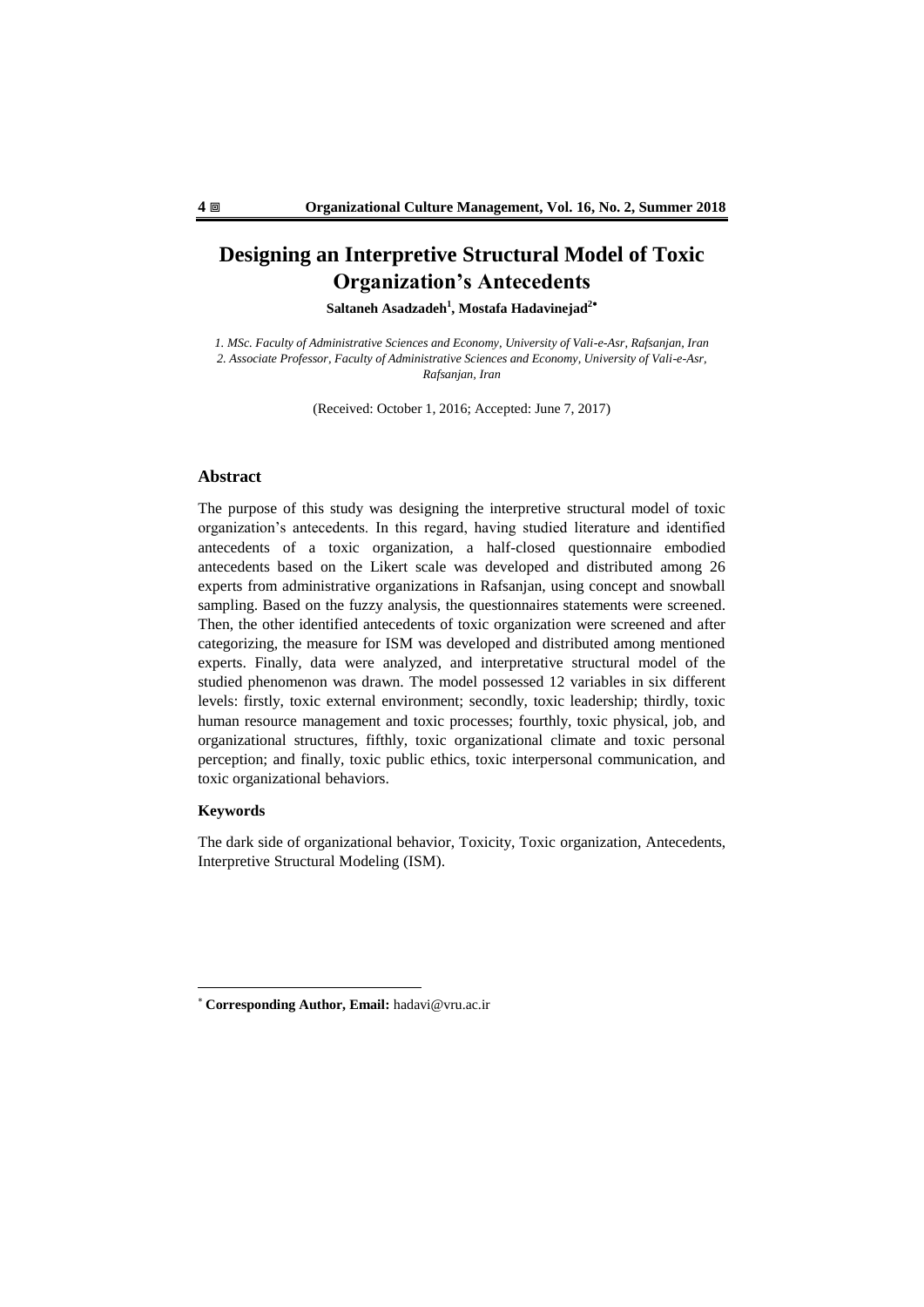## **The Effect of E-leadership on Employees Job Attitudes in Virtual Teams with an Emphasis on the Role of Online Communication Channels and Conceptual Satisfaction of Communication**

**Mohammad Reza Daneshvar Deylami<sup>1</sup> , Hamed Dehghanan<sup>2</sup> , Mohammad Reza Adibpour<sup>3</sup>**

> *1. Ph.D. Student, Allameh Tabataba'i University, Tehran, Iran 2. Assistant Professor, Allameh Tabataba'i University, Tehran, Iran 3. Ph.D. Student, Shahid Beheshti University, Tehran, Iran*

(Received: April 23, 2016; Accepted: January 25, 2017)

#### **Abstract**

Today, many leaders and their team members are interacting with groupware such as e-mail, social networks, newsgroups, online conversations, and video conferences. In such circumstances, the mutual relationship between leadership and technology has increased rapidly. This study examines the effect of e-leadership on employee attitudes and answers to the question, "Can different types of communication channels and conceptual satisfaction of communication modify this relationship?" The philosophy of the research is positivism, the approach is deductive, and the strategy is surveying. This study performed at Niroo Research Institute in Tehran. Through a simple random sampling, the sample of the research is selected and, the data were gathered via a standard questionnaire. The results of the data analysis show that e-leadership has a direct impact on job attitudes, and communication channels and Conceptual satisfaction of communication moderates relationship between e-leadership and job attitudes.

## **Keywords**

1

E-leadership, Virtual teams, Communication channels, the conceptual satisfaction of communication Niroo Research Institute.

**Corresponding Author, Email:** daneshvar.deylami@gmail.com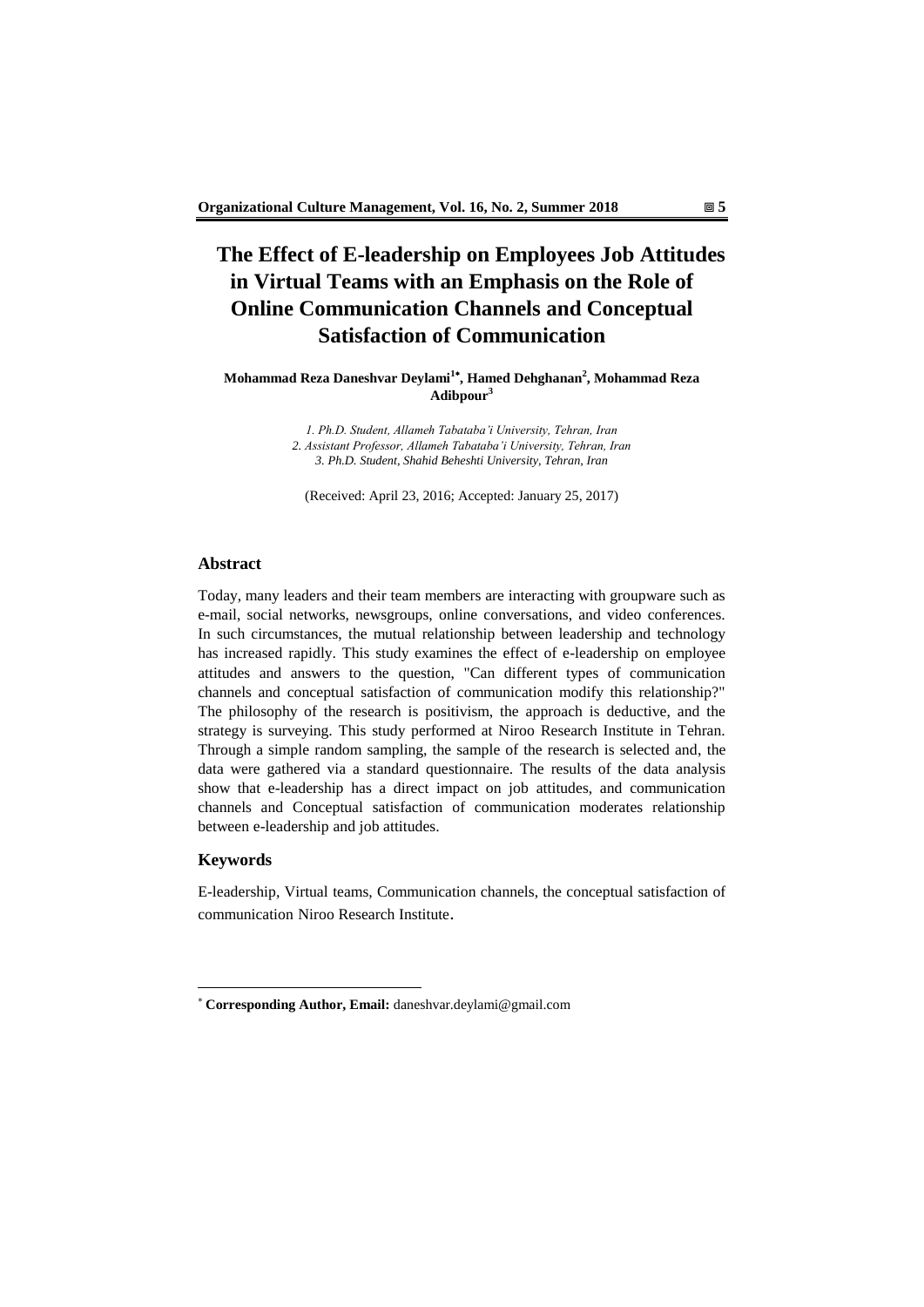## **Designing the Model of Stakeholders' Smart Trust to Organization (Case Study: Customers of Iranian Car-Manufacturing Companies)**

**Hamidreza Asgari Dehabadi<sup>1</sup> , Seyed Ali Akbar Ahmadi<sup>2</sup> , Hassan Darvish<sup>3</sup> , Adel Azar<sup>4</sup>**

*1. Ph.D. of Public Management. Ph.D. Center, Payam-e-Noor University, Tehran, Iran 2. Professor, Group of Management, Payam-e-Noor University, Tehran, Iran 3. Associate Professor, Group of Management, Payam-e-Noor University, Tehran, Iran 4. Professor, Faculty of Management & Economics, Tarbiat Modares University, Tehran, Iran*

(Received: August 17, 2016; Accepted: April 16, 2017)

## **Abstract**

The purpose of this study is designing and describing the model of customer's smart trust for Iranian automobile manufacturers because management scientists believe that smart trust is advanced-level trust, and it is very necessary for organizational success in the market. Data collected using a questionnaire that carefully designed by researchers. The questionnaires were distributed among customers of Iranian automobile manufacturers, in Tehran. We used Confirmative Factor Analysis (CFA) and Structural Equation Modeling (SEM) for evaluating and testing the research hypotheses. Finally, the improved and final model of customer's smart trust for Iranian automobile manufacturer was produced. This paper has useful implications for managers.

## **Keywords**

1

Smart trust, Propensity to trust, Company Analysis, Iranian automobile manufacturer.

**Corresponding Author, Email:** hamid.askari66@gmail.com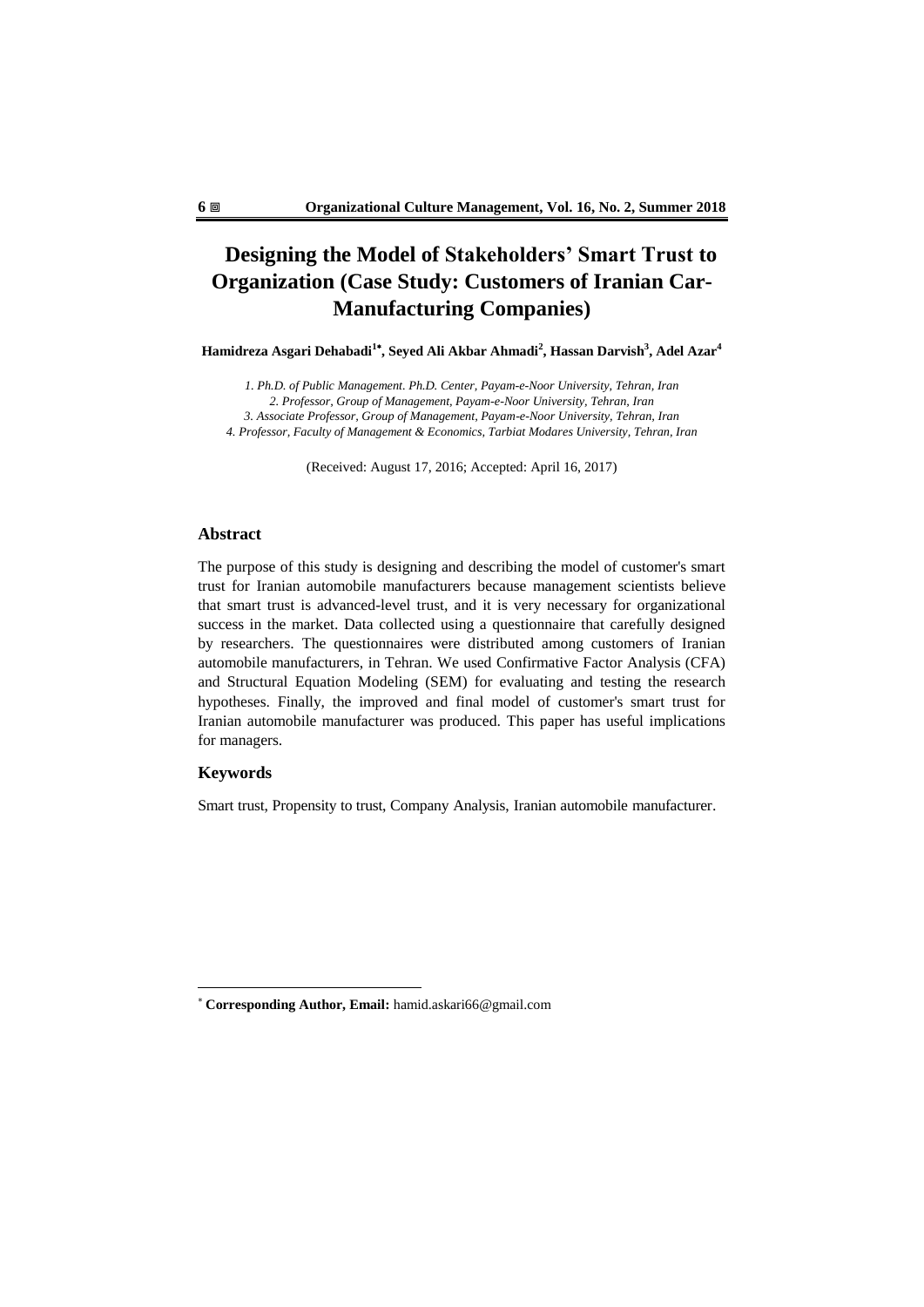## **Pathology of Organizational Training in one of the Military bases of the Armed Forces by Using the "FPSS"**

**Mohammad Reza Soltani<sup>1</sup> , Gholam Hossein Nikookar<sup>2</sup> , Amin Pashaei Houlaso<sup>3</sup> , Ahmad Reza Kalili<sup>4</sup>**

*1. Assistant Professor, Department of Human Resource Management, University of Imam Hussein (AS), Tehran, Iran*

*2. Associate Professor, Department of Human Resource Management, University of Imam Hussein (AS), Tehran, Iran*

*3. Ph.D. Student in Industrial Management, Islamic Azad University, South Tehran, Iran 4. Master of Public Administration, School of Management, Tehran University, Iran*

(Received: May 4, 2016; Accepted: March 18, 2017)

#### **Abstract**

Today, corporate training has become one of the most modern necessities for survival in the current dynamic world. Organizational dynamics, structural flexibility, efficiency and effectiveness of all education system depends on having an efficient and effective organization. We can identify the weaknesses and flaws of courses through educational pathology. The present study wanted to evaluate training courses in one of the military bases of the armed forces by using the FPSS to find a way to identify the weaknesses and injuries on the course and provide recommendations for moving towards the ideal situation. The method is descriptive through survey and the statistical population of the study is of all managers and experts, which was estimated 120 persons according to Morgan Sample Size Determination Table. To collect data, a researcher-made questionnaire consisting of 32 questions was used. The reliability calculated and result revealed 964/0. Then, since the data were normalized, to analyze them the confirmatory factor analysis using LISREL software and One-sample T-test using SPSS software were employed. The results showed that the studied organizations in both the functional and process model in two patterns of FPSS were fairly well, but they were not appropriate regarding the systems and structures of the FPSS pattern.

## **Keywords**

1

Pathology training, Organizational learning, Pattern FPSS.

**Corresponding Author, Email:** pashaeiamin@yahoo.com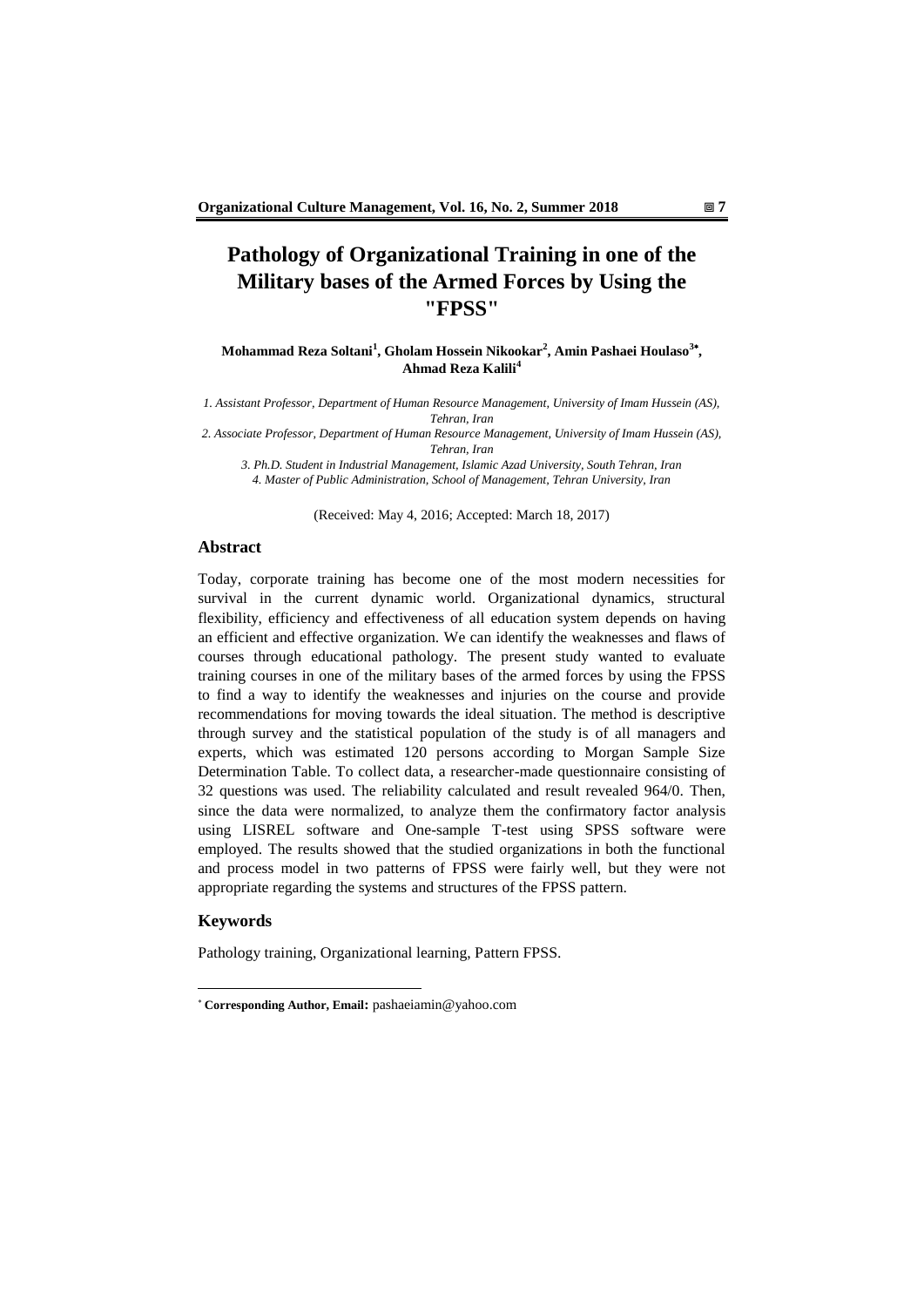## **Investigating the Organization's Ethical Climate on Burnout with Emphasis on the Attitudes of the Employees of the Maskan Bank of Tehran Province**

**Kazem Hassanzadeh<sup>1</sup> , Arezoo Sohrabi<sup>1</sup> , Marjan Fayyazi<sup>2</sup>**

*1. Ph.D. Student, College of Farabi, University of Tehran, Qom, Iran 2. Assistant Professor, Faculty of Management, University of Tehran, Tehran, Iran*

(Received: December 2, 2016; Accepted: May 6, 2017)

## **Abstract**

The lack of ethical space in the banks will reduce the quality of customer service. Considering the importance of customer satisfaction in banks, this study seeks to investigate the extent of organizational economic impacts on burnout in Maskan Bank. This research is descriptive in terms of purpose, application and data collection method. It is a correlation type based on the modeling of structural equations. To assess the attitude of employees and the extent of organizational ecoimpact on burnout, standard questionnaires with Likert scale with a minimum Cronbach alpha of 0/60 were used. Based on the Morgan table, according to the population of 450, 208 persons were considered as the statistical sample, and eventually, 314 questionnaires were completed. The statistical population was the members of Maskan bank, Tehran province. Data were analyzed using SPSS16 and AMOS22 software. The results of the research indicate that anxiety has a positive effect on job satisfaction and has an adverse effect on the willingness to leave the service. On the other hand, anxiety does not have a significant effect on burnout. Besides, the results showed that the effect of job satisfaction on inversion is an inverse relationship. As job satisfaction increases, job burnout decreases. The effect of the desire to quit serving burnout is also confirmed.

#### **Keywords**

-

Intention to quit, Organizational ethical climate, Job satisfaction, Job burnout.

**Corresponding Author, Email:** mfayyazi@ut.ac.ir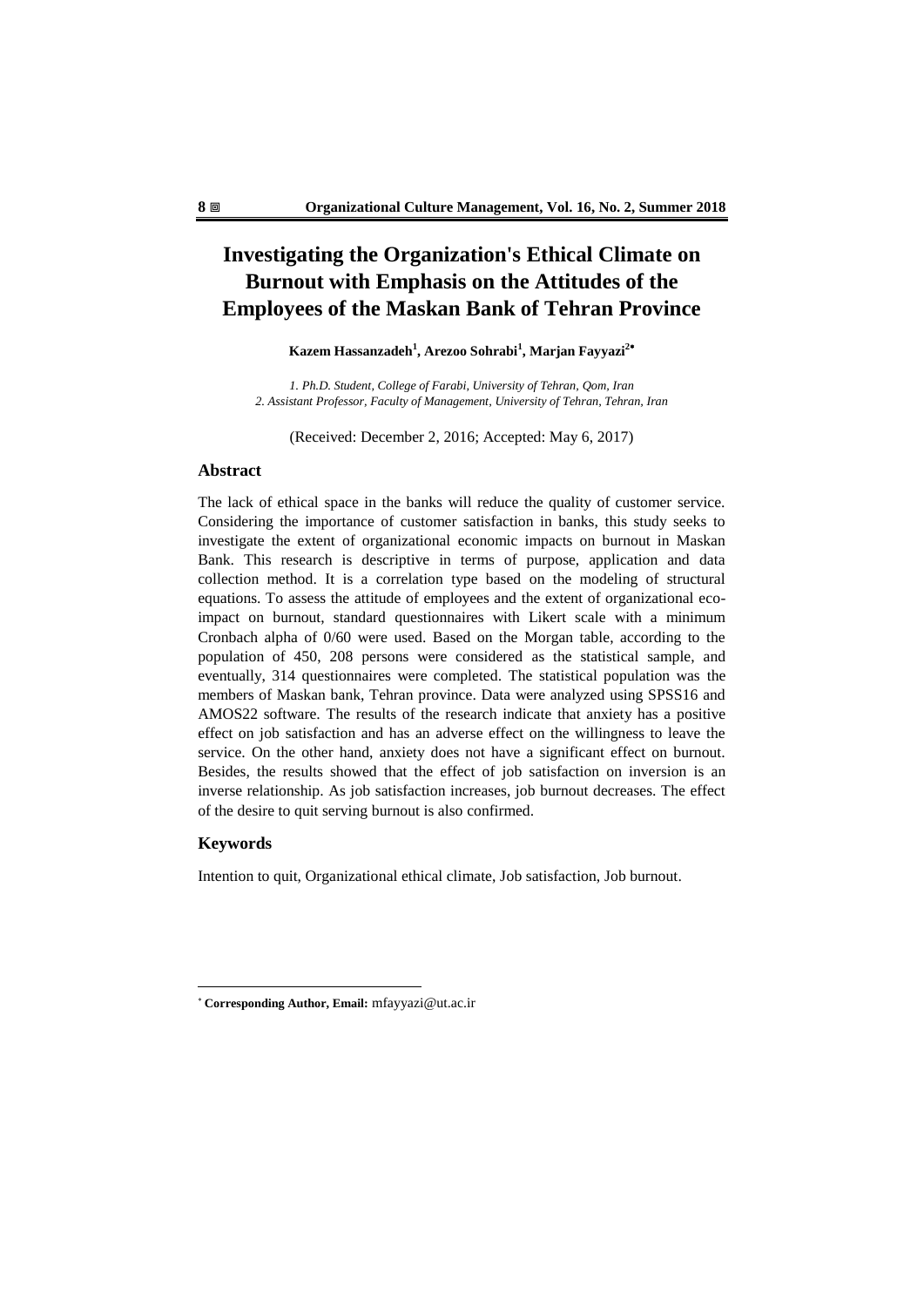## **Predicting Organizational Citizenship Behavior based on Cultural Intelligence and Conflict Management**

#### **Reza Mirarab Razi<sup>1</sup> , Mohsen Dibaei Saber<sup>2</sup>**

*1. Assistant Professor, Faculty of Human Sciences, University of Mazandaran, Mazandaran, Iran 2. Assistant Professor, Faculty of Human Sciences, Shahed University, Tehran, Iran*

(Received: May 7, 2016; Accepted: November 1, 2016)

## **Abstract**

The aim of this research is to predict the citizenship behavior of teachers, based on cultural intelligence and conflict management. To do this, a descriptive-scrolling method was employed. Our population consisted of 186 teachers of Azadshahr' schools. We utilized stratified and then simple random sampling strategy. Besides, the Ang et.al cultural intellectual questionnaire (2004), Robbin conflict management questionnaire (1998), and Podsacoff et.al. Organizational citizenship behavior questionnaire was used. To assess the reliability of our tools, Cronbach`s alpha was calculated and we reached 0.86, 0.85, and 0.89, respectively. The information obtained from these questionnaires were analyzed using SPSS software with descriptive and inferential statistics of correlation coefficient and regression test and the following results obtained: there was a significant positive relationship between strategic intelligence or meta-cognition and conflict management; there was a significant positive relationship between intelligence quotient, motivational intelligence, behavioral intelligence (or cognition) and conflict management. Thus, in order to have a better conflict management existed in the workplace, the cultural intelligence of teachers should be improved.

#### **Keywords**

-

Cultural intelligence, Conflict management, Organizational citizenship behavior.

**Corresponding Author, Email:** reza.mirarab@gmail.com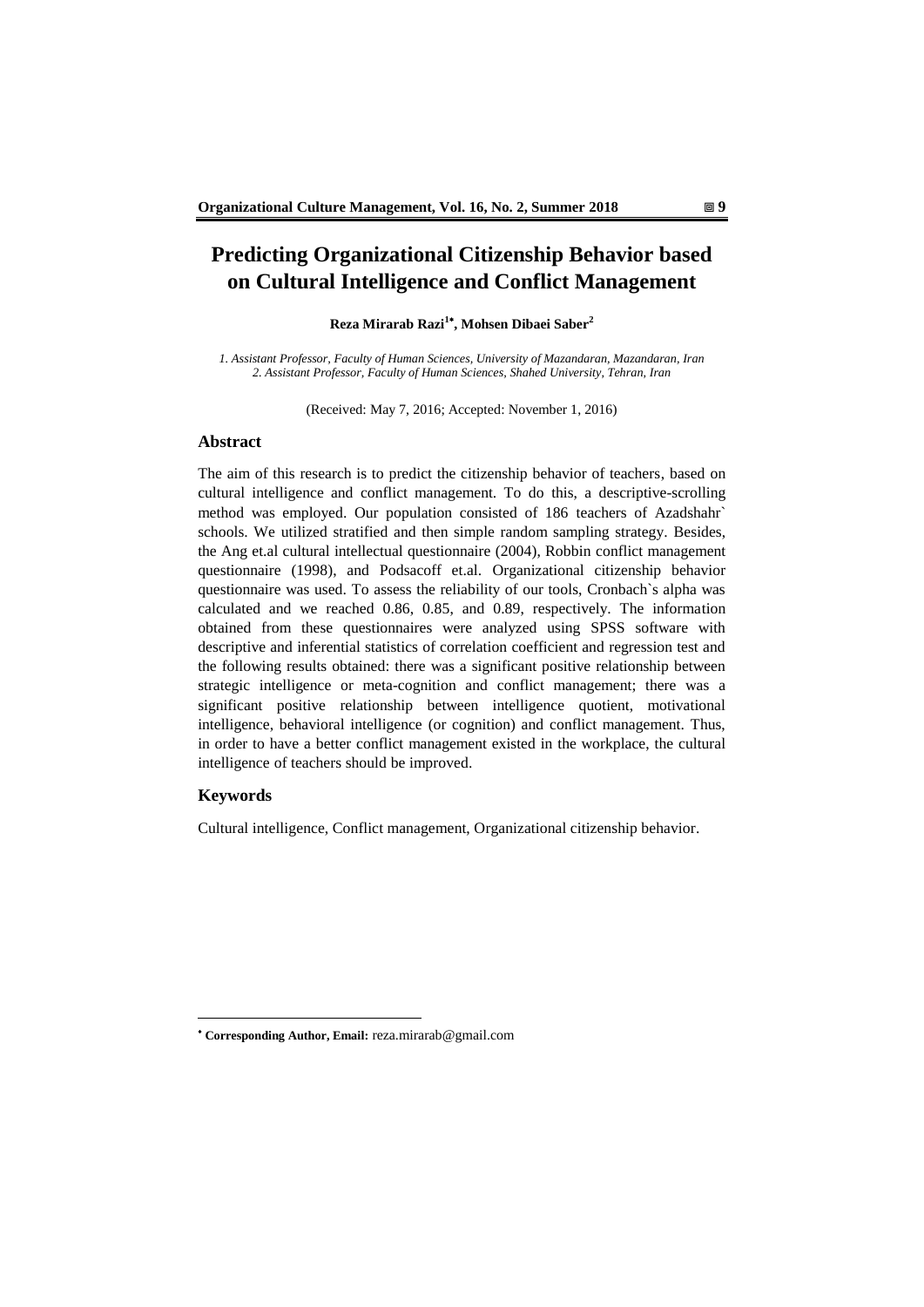## **Validating the Model of Stewardship Behavior of the Servants of Hajj and Pilgrimage Organization**

**Alireza Amini<sup>1</sup> , Fariborz Rahimnia<sup>2</sup>**

*1. Assistant Professor, Department of Management, University of Shiraz, Shiraz, Iran 2. Professor, Faculty of Economic & Administrative Sciences, Ferdowsi University of Mashhad, Mashhad, Iran*

(Received: May 13, 2016; Accepted: February 16, 2017)

## **Abstract**

This study was performed with a mixed exploratory approach – tool creation model – aiming to model the contextual factors on the stewardship behavior of Hajj and pilgrimage organization servants in the holy places of Mecca and Medina using the conventional content analysis in qualitative section. Semi-structured interviews were performed with 18 top servants to achieve the qualitative data from the purposive sampling method according to criteria of the code of conduct performance evaluation of the Hajj pilgrimage organization servants to reach theoretical saturation. Texts of the interviews performed were categorized and encoded in units of thought and they were finally classified in theme classes and intra-subject agreement methods of two coders were used to validate it. The research qualitative findings explain the servants' stewardship behavior in the form of four behaviors: Humanitarian, pioneering, service-orientation, and self-orientation behaviors, and contextual factors affecting it in terms of personal background factors and rolerelated background factors. After discovering the category of the model presented in the qualitative stage, a 112-item questionnaire was designed and regulated to qualitatively validate the extracted model, and it was provided for 205 servants by available sampling method and the validity of the model was qualitatively verified.

### **Keywords**

-

Stewardship Behavior, Contextual Factors, Hajj and Pilgrimage Organization, Mixed Exploratory.

**Corresponding Author, Email:** Alirezaamini@shirazu.ac.ir